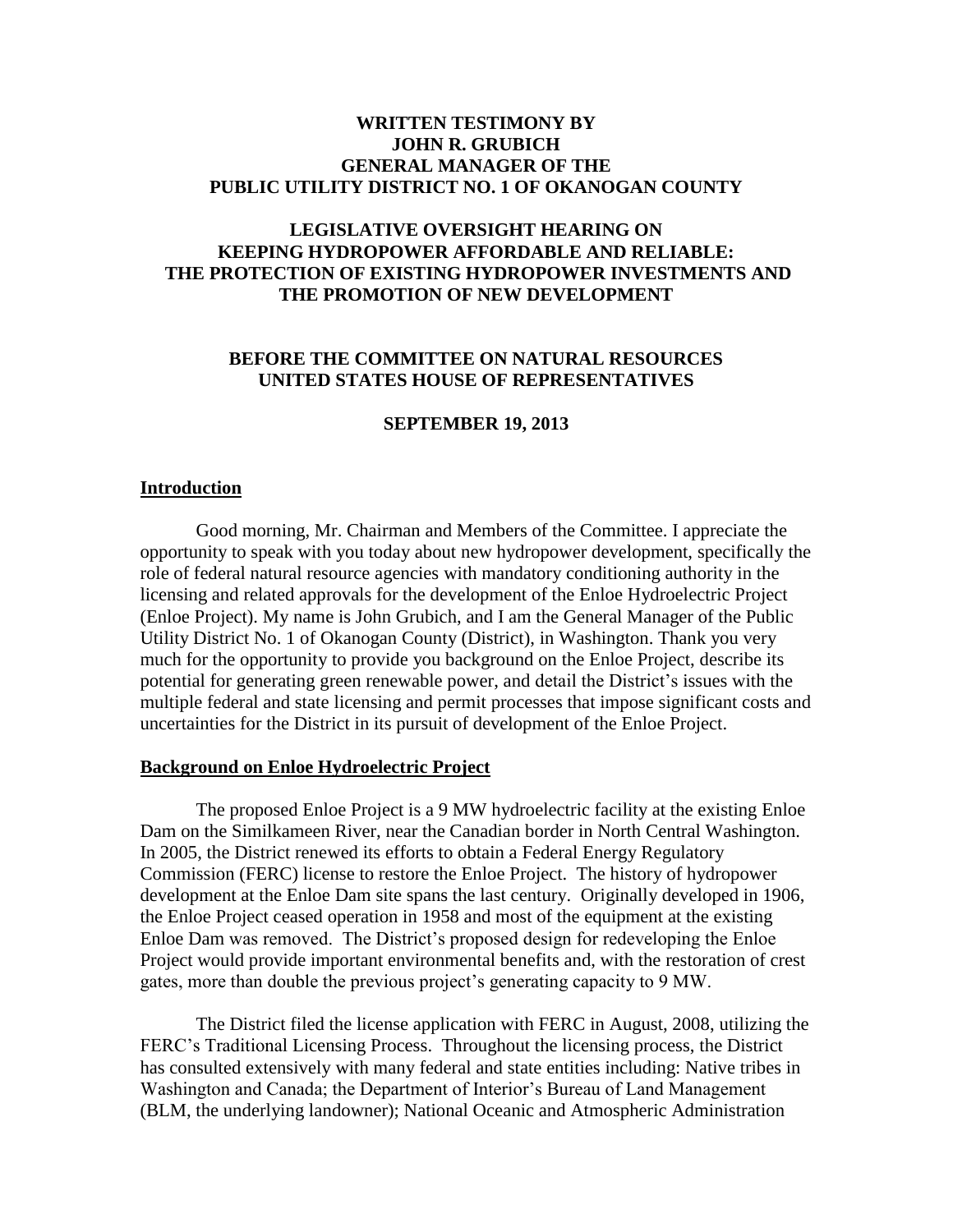Fisheries (NOAA Fisheries) and the Fish and Wildlife Service (under Section 7 of the Endangered Species Act); U.S. Army Corps of Engineers (under Section 404 of the Clean Water Act); Washington State Department of Ecology (Ecology) (under Section 401 of the Clean Water Act and state law); Washington Department of Fish and Wildlife; Washington Department of Natural Resources; Washington State Historic Preservation Office (under Section 106 of the National Historic Preservation Act); and Okanogan County.

FERC issued a Final Environmental Assessment (EA) for the Project under the National Environmental Policy Act (NEPA) on August 31, 2011. Issuance of a Final Programmatic Agreement under the National Historic Preservation Act followed in January, 2012 and Ecology issued the required Water Quality Certification under Section 401 of the Clean Water Act on August 20, 2012. Notwithstanding the extensive application and consultation process that produced a general consensus for the mitigation measures proposed and endorsed by the District and included in the certification, the Section 401 Water Quality Certification was appealed by a group of nonprofit organizations. After over a week of hearings and months of costly preparation by the District, on July 23, 2013, the Washington State Pollution Control Hearings Board (PCHB) issued an order affirming the Section 401 Water Quality Certification "subject to the additional condition that [the agreed-to] minimum instream flows over the Dam and Falls for the aesthetic values shall be further monitored and evaluated by Ecology during initial operation of the Project (within three years)."

After Ecology's issuance of Section 401 Water Quality Certification, but prior to resolution of the appeal thereof, FERC, on July 9, 2013, issued a 50 year license to the District for the construction of the Enloe Project. Consistent with the analysis in FERC's EA, the license generally included the enhancement and mitigation measures proposed by the District, as well as additional measures required by FERC. The extensive nature of these measures and related plans served as the premise for FERC granting the Enloe Project the maximum 50 year license term. A request for rehearing of the license has been filed by a group of nonprofit organizations challenging the aesthetic minimum flow requirements similar to the challenge raised in the appeal of the Section 401 Water Quality Certification. That rehearing is currently pending.

With the FERC license in hand - albeit subject to a pending rehearing, and the Section 401 Water Quality Certification in hand – albeit subject to potential appeal, the District is still faced with the task of obtaining a major authorization to occupy the federal lands, i.e. the right-of-way (ROW) authorization to be granted by the BLM under the Federal Land Policy and Management Act (FLPMA). That application for ROW was filed on April 8, 2010 and is still pending.

I will turn now to discuss in more detail these multiple licensing and approval processes, the role of natural resource agencies in these processes, and the challenges posed for a municipally owned utility like the District as it seeks certainty about the terms and conditions under which it will be authorized to proceed with development of a 9 MW renewable energy project.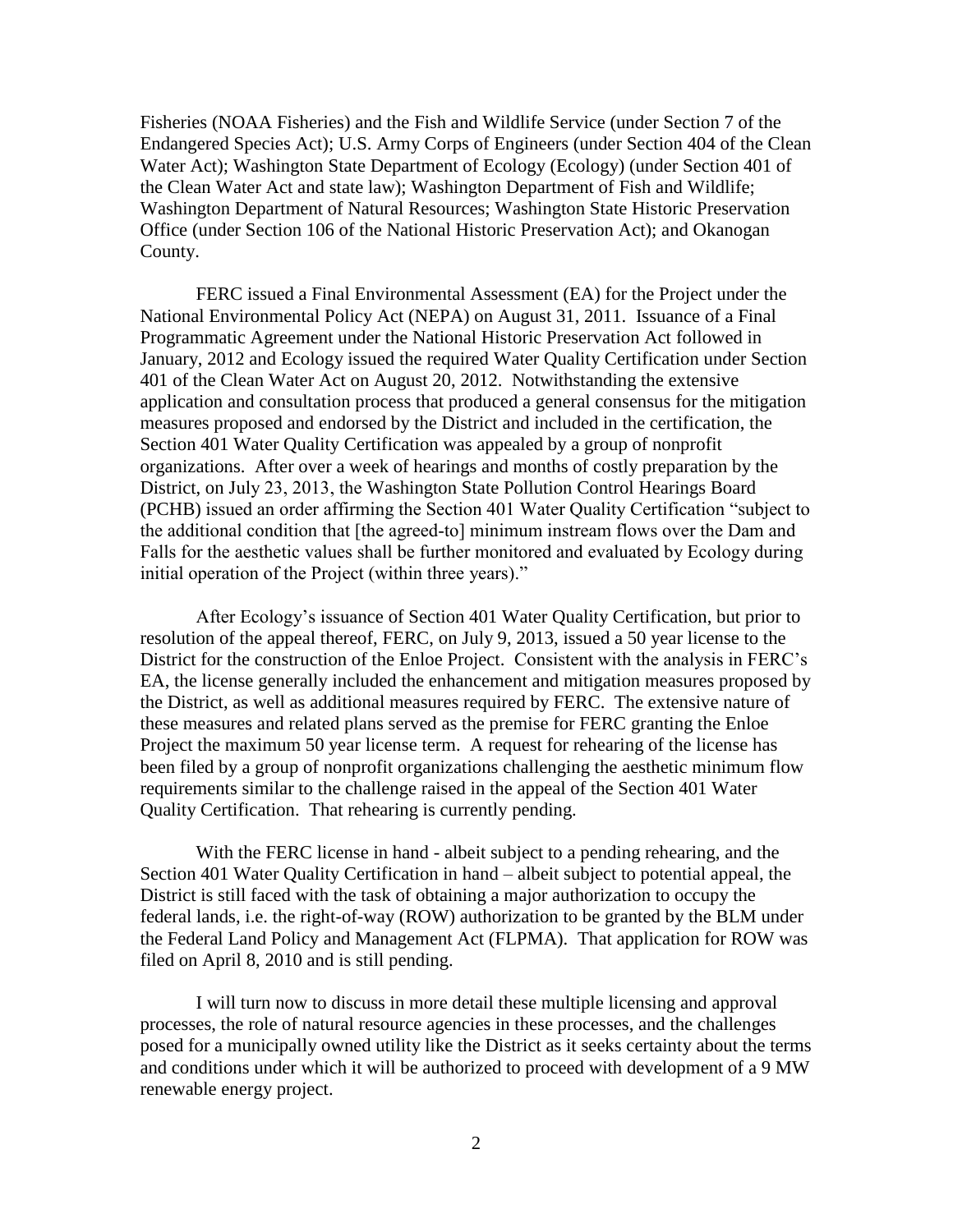#### **FERC License**

The District received its FERC license on July 9, 2013, approximately 8 years after initiating the licensing proceeding before FERC. Although the District greatly appreciates FERC's hard work, the thorough and professional job it did in preparing the required NEPA document (EA) and ultimately the issuance of the license for a 50 year term, this proceeding has taken far too long and consequently it has been far too expensive. Because of mandatory conditioning authority and the additional federally mandated approvals that are the functional equivalent of mandatory conditioning authority, FERC too often is forced to await natural resource agency action that it has no power to influence as to schedule or substance. FERC is largely deprived of the needed role of gate-keeper or arbiter of the often conflicting demands of resource agencies whose resource-focused mandate includes no consideration of economic implications that could undermine the feasibility of the proposed project.

Although fairly early in the licensing consultation process, the District reached consensus with most of the agencies, tribes and stakeholders on a package of protection, mitigation and enhancement (PM&E) measures more than adequately addressing the Enloe Project's foot-print, while still maintaining the economic feasibility of the Project. The key federal land management agency, BLM, pursued excessive and costly additional requirements with little or no relationship to Project impacts. BLM pursed this wish list of additional measures without regard to their potentially serious economic consequences for the Project. Although BLM failed to invoke any mandatory conditioning authority to require the imposition of these conditions in the license, it was clear that BLM retained the authority to nonetheless impose these requirements in the exercise of its independent authority under FLPMA for the issuance of a ROW. FERC rejected BLM's excessive conditions, but nonetheless left the District in the position of having to negotiate independently with BLM any further conditions that might be imposed on the Project. BLM's grant of that ROW is currently pending.

As I previously mentioned, the FERC license is currently the subject of a rehearing before FERC on the issue of the aesthetic flow that should be required of the Project. This is a sensitive issue because of the adverse economic implications of diverting further flows for purported aesthetic values in this remote Project location. In its assessment of the feasibility of proceeding with actual Project development, the District is anxiously awaiting the results of that rehearing process and whether any further appeal will follow. The certainty a license applicant reasonably expects upon finally reaching the issuance of the license order for a proposed project has proved to be elusive at best.

#### **Section 401 Water Quality Certification**

On February 25, 2010, the District applied to Ecology for certification for the Enloe Project under federally delegated authority pursuant to Section 401 of the Clean Water Act. Under the terms of the Clean Water Act, each applicant for a federal permit like a FERC license must obtain a Section 401 water quality certification. This process is conducted through federal authority delegated to each individual state in which the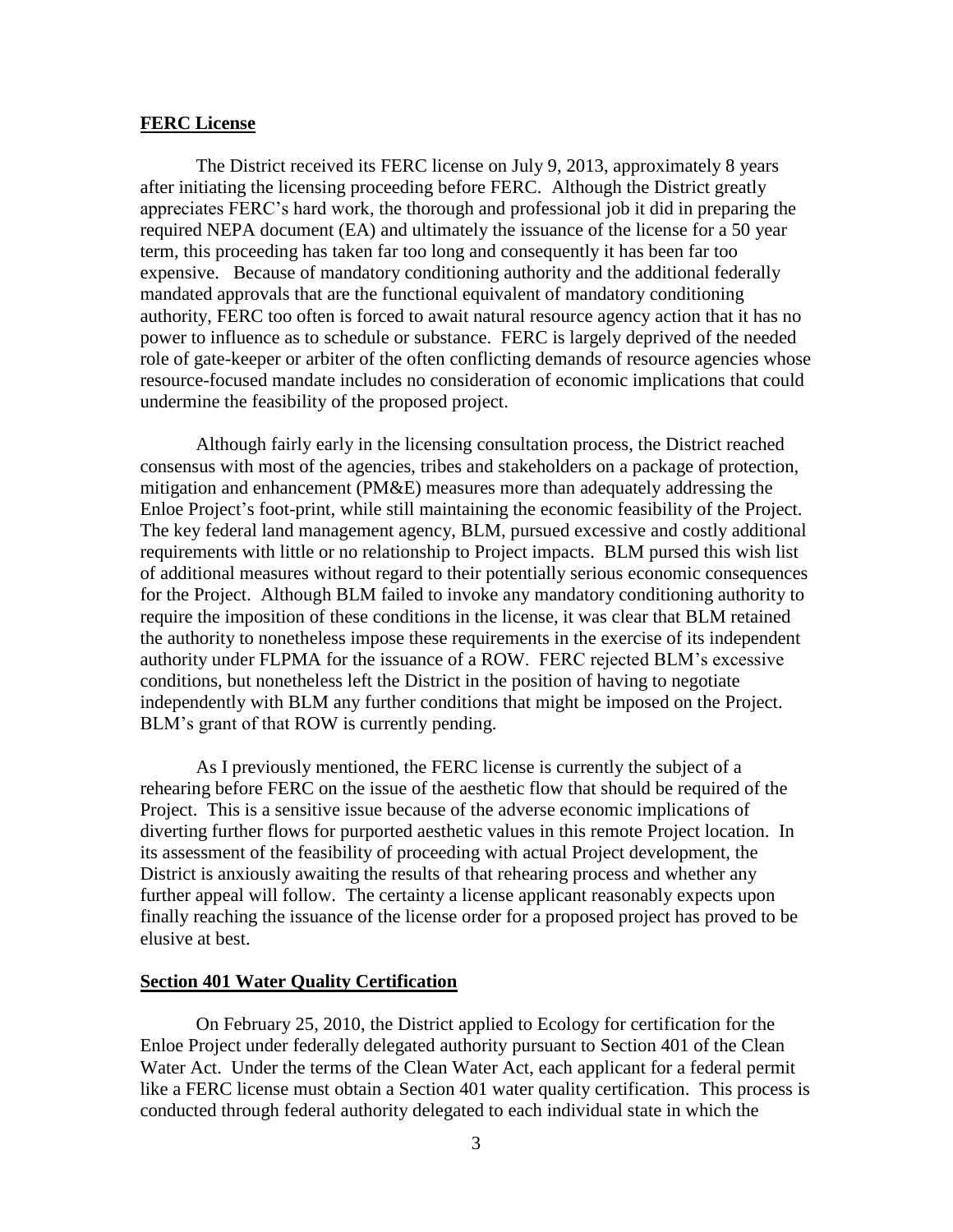project is based. Each state designs its own process and establishes its own water quality standards and related requirements. As such, each state has its own process, the scope of which varies radically from state to state. I am informed from industry professionals that the State of Washington has one of the most elaborate and demanding water quality certification processes in the nation.

The District's experience in applying for and conducting all the studies required to support this water quality certification revealed a process much more akin to replicating much of the FERC licensing process. The expenses and effort required to obtain such certification was substantial, requiring the completion of many expensive implementation plans and specifications that under normal circumstances would be completed only post-licensing after the decision to proceed with the Project. This process is not only inefficient and duplicative, but also is extremely expensive and time consuming.

On August 20, 2012, Ecology issued a final water quality certification which represented the consensus of the District and the key resource agencies with respect to PM&Es appropriate to water quality and protection of designated uses. Unfortunately, that certification decision was immediately appealed to Washington state's administrative body with jurisdiction over such appeals, the Pollution Control Hearings Board (PCHB), by a group of nonprofit organizations. This appeal has imposed significant additional expenses on the District and was only just recently decided by the PCHB. Since the decision on the appeal came after the issuance of a license, FERC must amend the license to include the additional requirements set forth in the appeal that will be required conditions in the license.

#### **BLM Right-of-Way Proceeding**

The District submitted its ROW application to BLM on April 8, 2010, well in advance of the issuance of the FERC license. Since the inception of the license proceeding, the District has engaged BLM in consultation regarding the PM&E measures proposed in the license application (which are based on extensive consultation with most federal and state resource agencies, as well as the additional measures recommended by FERC in the Final EA). As I previously mentioned, BLM initially proposed further onerous environmental recommendations in the FERC licensing process which, as later confirmed by FERC, were unnecessary and unjustified. These recommendations were targeted to accomplish BLM programs and objectives not directly related to project impacts, and would have increased total project cost by 20 percent. BLM also was proposing to require a separate NEPA process in processing the ROW application, culminating in a separate Final EA/EIS from the one created by FERC for the same project site. The prospect of this substantial additional expense for the District and the delay and uncertainty involved was unacceptable for the District. It would have represented the adoption of an unnecessary and unreasonable process by BLM under its independent authority under FLPMA.

With the urging of Members of the Washington Congressional Delegation, including Representative Hastings, BLM has reviewed its policies on hydropower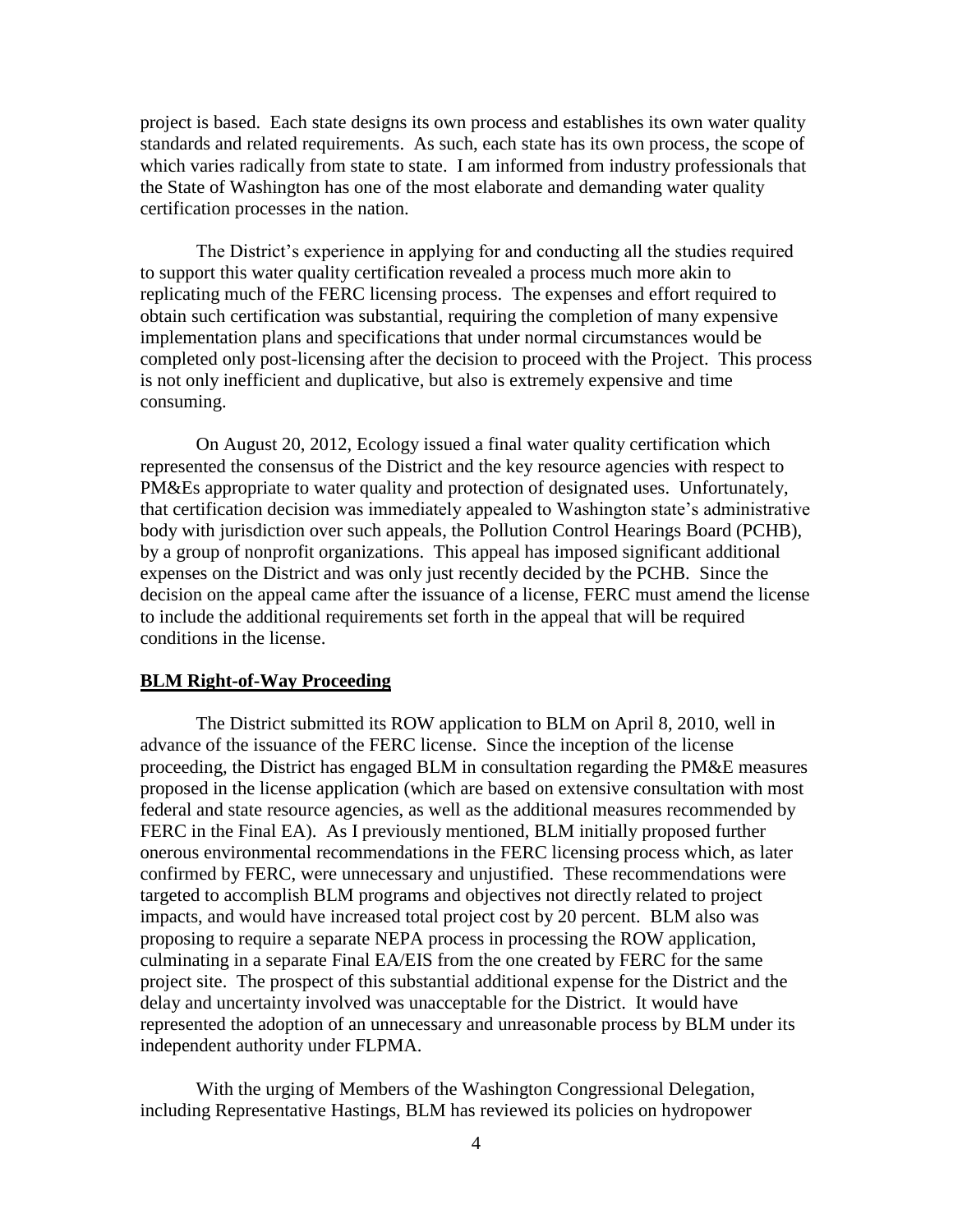licensing and NEPA and has brought their positions more closely in line with other federal land management agencies. I am pleased to report that we appear to have reached a consensus that will provide for BLM's reasonable use of the FERC Final EA in preparation of the ROW. We have also made progress on procedures to monitor and address BLM's additional concerns that were not addressed in FERC's license in a manner completely satisfactory to BLM. On September 13, 2013, BLM forwarded to the District for signature a proposed ROW grant, which we are reviewing. Upon the District's signature and acceptance of the proposed grant, BLM will countersign and provide its decision reflecting BLM's approval. The District is pleased with this important step and hopeful that its consultations with BLM will provide for the conclusion of this process with conditions that are supportive of the continued feasibility of the Project, as well as appropriate measures addressing legitimate BLM concerns.

### **Enloe Project: A Low-Impact Renewable Energy Project**

In my testimony before this Committee on June  $27<sup>th</sup>$  of last year, I explained at considerable length the green renewable nature of the proposed redevelopment at the Enloe Dam. Located at an existing dam and reservoir and operating on a run-of-river basis with virtually no measurable effect on the hydrologic regime of the Similkameen River, the Enloe Project will be a model of green, carbon-free hydropower design and operation. The Enloe Project is located above Similkameen Falls, a barrier to anadromous fish passage, and above critical habitat designated by NOAA Fisheries. It incorporates a significant package of beneficial measures to enhance and protect downstream fish and will provide fisheries and aesthetic flows to protect aesthetic and instream values consistent with its Section 401 Water Quality Certification.

In addition, the Enloe Project has been developed consistent with the recent interest in adding hydropower development to existing dams. Currently, only 3 percent of the nation's  $80,000$  dams generate electricity.<sup>1</sup> A study by the Department of Energy, National Oak Ridge Laboratory estimated that approximately 12.6 GW of new, renewable power can be generated at existing dam sites.<sup>2</sup> The Project is a great example of new low impact hydropower that can be built at such existing dams, if the licensing requirements involving multiple federal and state processes do not prove to be too onerous and do not impose excessive financially infeasible requirements on project development.

Just last month, Congress passed the Hydropower Regulatory Efficiency Act (Act), which promotes the development of small hydropower and conduit projects and aims to shorten regulatory timeframes of certain other low-impact hydropower projects, such as adding power generation to the nation's existing non-powered dams and closedloop pumped storage. Under the Act, a project such as the Enloe Project, which is an under-10 MW project at a non-powered dam, would be optimal for the expedited

 $\mathbf{1}$ <sup>1</sup> *National Hydropower Association*, [http://hydro.org/tech-and-policy/developing-hydro/powering](http://hydro.org/tech-and-policy/developing-hydro/powering-existing-dams/)[existing-dams/.](http://hydro.org/tech-and-policy/developing-hydro/powering-existing-dams/)

<sup>2</sup> *National Hydropower Association*, [http://hydro.org/wp-content/uploads/2011/04/ORNL-Hydro-](http://hydro.org/wp-content/uploads/2011/04/ORNL-Hydro-Factsheet-final.pdf)[Factsheet-final.pdf.](http://hydro.org/wp-content/uploads/2011/04/ORNL-Hydro-Factsheet-final.pdf)